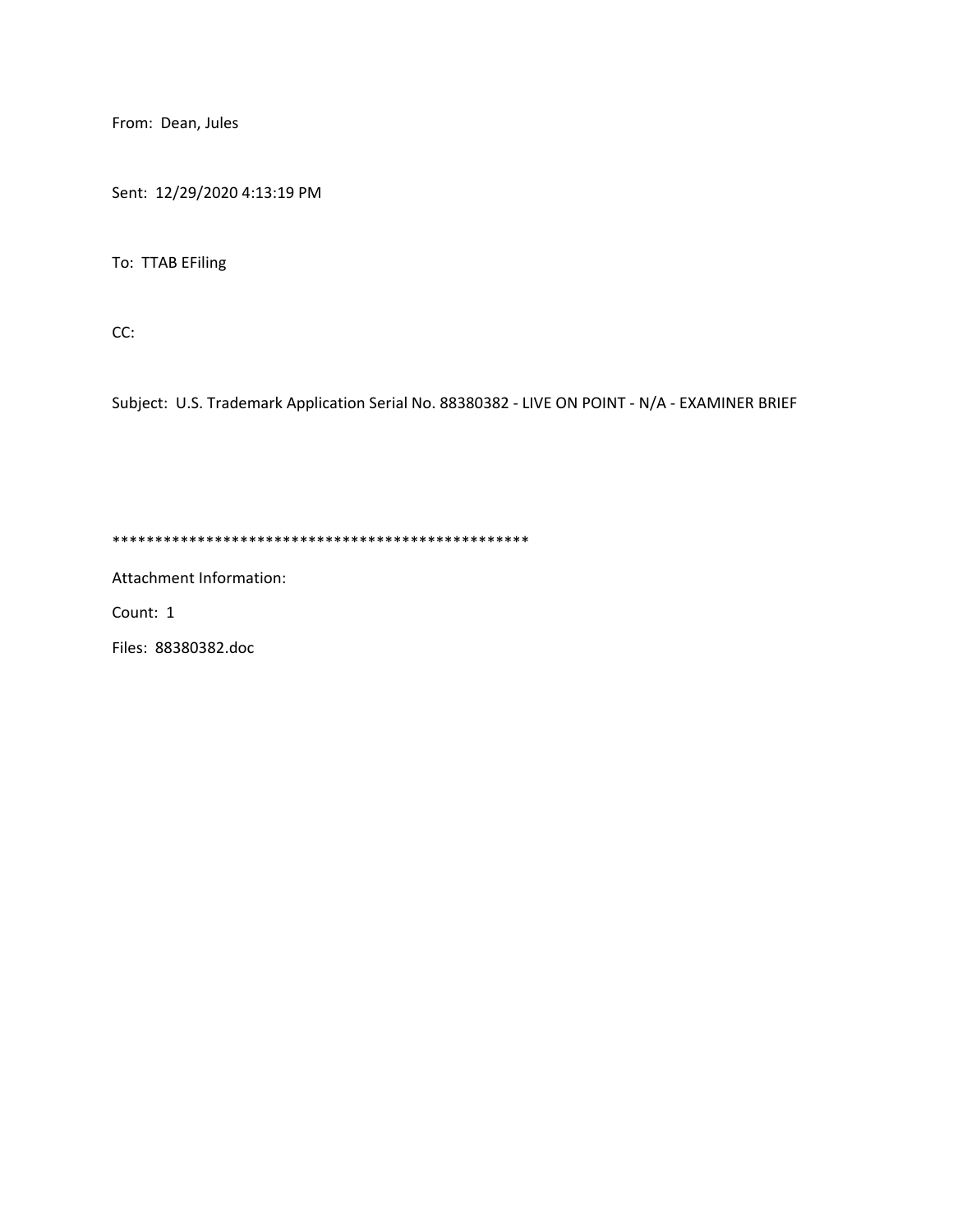## **United States Patent and Trademark Office (USPTO)**

**U.S. Application Serial No.** 88380382

**Mark:** LIVE ON POINT

**Correspondence Address:** DANIEL D FROHLING

LOEB & LOEB LLP

321 N CLARK STREET, SUITE 2300

CHICAGO, IL 60654

**Applicant:** Royal Realty Corp.

**Reference/Docket No.** N/A

**Correspondence Email Address:**

trademarks@loeb.com

# **EXAMINING ATTORNEY'S APPEAL BRIEF**

 Applicant has appealed the trademark examining attorney's refusal to register the trademark "LIVE ON POINT" on the ground that the applied-for mark is likely to cause confusion with the marks in U.S. Registration Nos. 5058585 and 5058586, both owned by On Point Carolinas Realty, LLC, under Trademark Act Section 2(d), 15 U.S.C. §1052(d).

## **FACTS**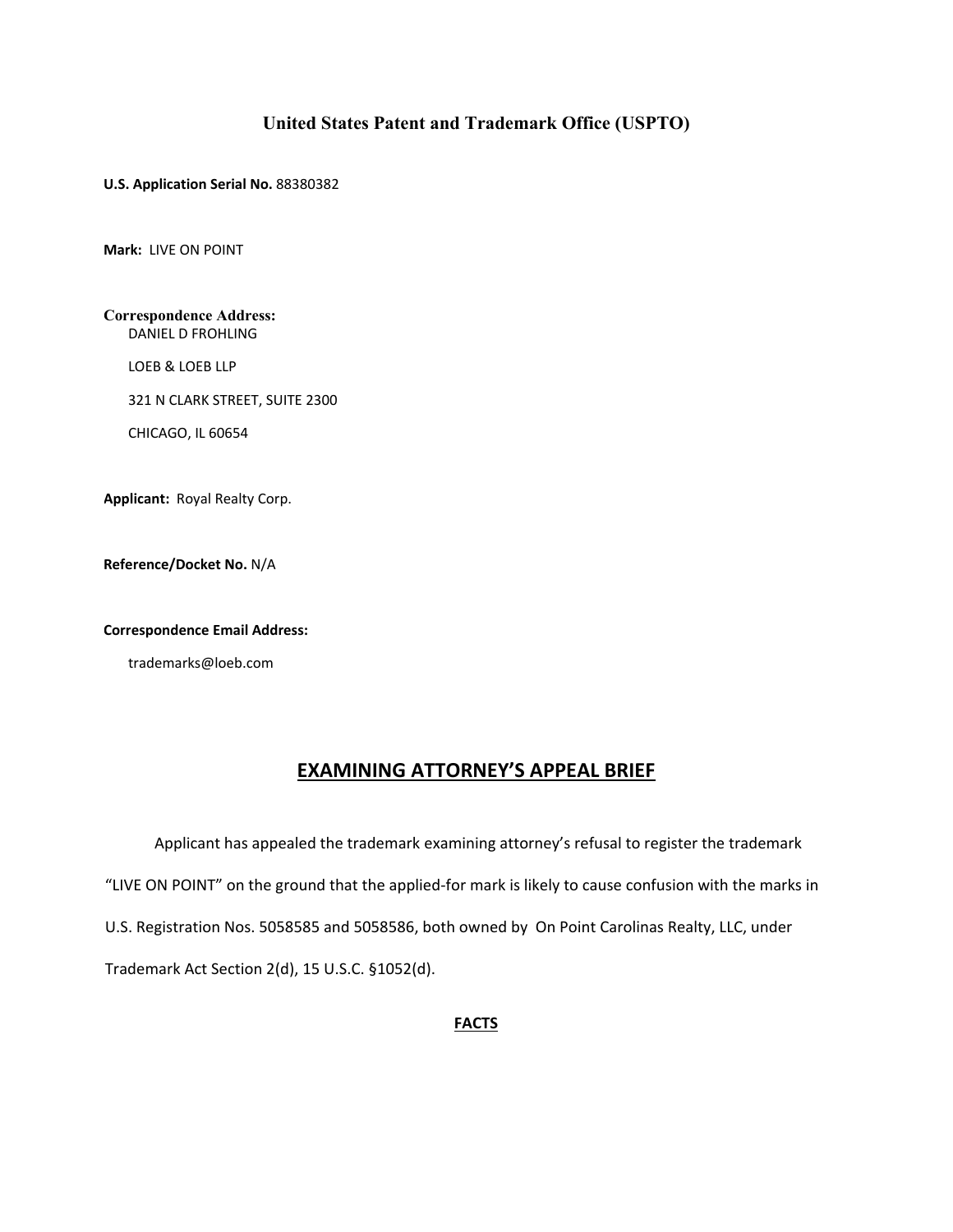On April 10, 2019, applicant, Royal Realty Corp., applied for registration on the Principal Register for the mark "**LIVE ON POINT**" for "Real estate services, namely, leasing and management of buildings" in International Class 036.

On May 22, 2019, a non-final Office action was issued where registration was refused under Trademark Act Section 2(d), 15 U.S.C. §1052(d), based on a likelihood of confusion with the marks in U.S. Registration Nos. 5058585 and 5058586 for the standard character mark "**ON POINT CAROLINAS REALTY**" and the stylized mark "**ON POINT CAROLINAS REALTY**" with design respectively. Both of these registrations identify the following services: "Real estate sales management; Real estate advertising services; Real estate marketing services" in Class 035 and "Real estate valuation services; Residential real estate agency services; Providing a database of information about residential real estate listings in different neighborhoods and communities" in Class 036.

On November 22, 2019, the applicant submitted arguments against the Section 2(d) refusal. On December 17, 2019, the trademark examining attorney issued a final Office action continuing and making final the refusal to register the mark under Trademark Act Section 2(d), 15 U.S.C. §1052(d) due to a likelihood of confusion with the mark in U.S. Registration Nos. 5058585 and 5058586.

On June 17, 2020, applicant submitted arguments against the refusal in a Request for Reconsideration after the final Office action with time remaining for an appeal. On July 9, 2020, the trademark examining attorney denied applicant's Request for Reconsideration. This appeal now follows the Trademark Examining Attorney's final refusal to register applicant's applied-for mark under Section 2(d) of the Trademark Act.

#### **ARGUMENT**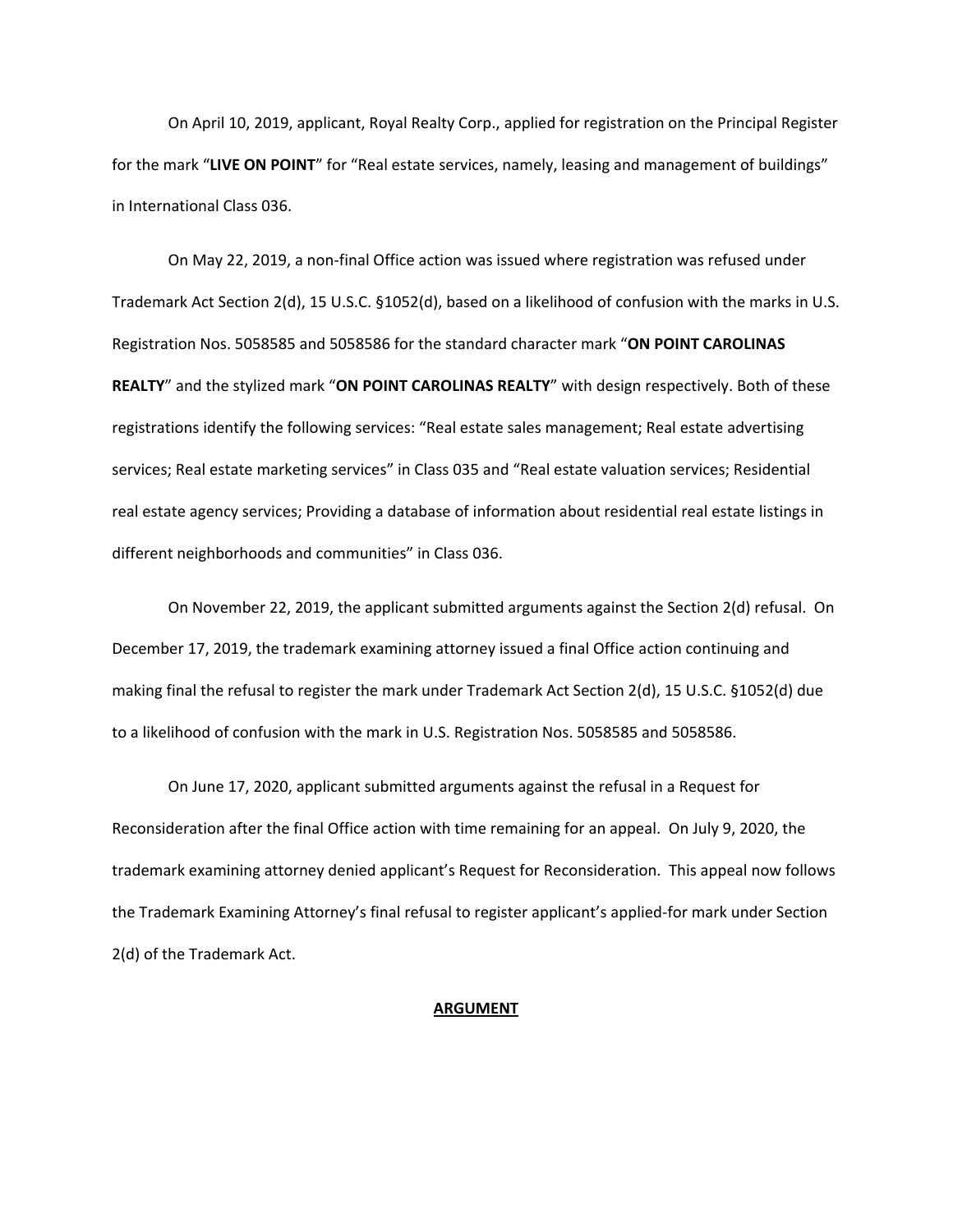The applicant's mark should be barred registration based on Trademark Act Section 2(d). Trademark Act Section 2(d) bars registration of an applied-for mark that is so similar to a registered mark that it is likely consumers would be confused, mistaken, or deceived as to the commercial source of the goods and services of the parties. *See* 15 U.S.C. §1052(d). Likelihood of confusion is determined on a case-by-case basis by applying the factors set forth in *In re E. I. du Pont de Nemours & Co.*, 476 F.2d 1357, 1361, 177 USPQ 563, 567 (C.C.P.A. 1973) (called the "*du Pont* factors"). *In re i.am.symbolic, llc*, 866 F.3d 1315, 1322, 123 USPQ2d 1744, 1747 (Fed. Cir. 2017). Only those factors that are "relevant and of record" need be considered. *M2 Software, Inc. v. M2 Commc'ns, Inc.*, 450 F.3d 1378, 1382, 78 USPQ2d 1944, 1947 (Fed. Cir. 2006) (citing *Shen Mfg. Co. v. Ritz Hotel Ltd.*, 393 F.3d 1238, 1241, 73 USPQ2d 1350, 1353 (Fed. Cir. 2004)).

Although not all *du Pont* factors may be relevant, there are generally two key considerations in any likelihood of confusion analysis: (1) the similarities between the compared marks and (2) the relatedness of the compared goods and services. *See In re i.am.symbolic, llc*, 866 F.3d at 1322, 123 USPQ2d at 1747 (quoting *Herbko Int'l, Inc. v. Kappa Books, Inc.*, 308 F.3d 1156, 1164-65, 64 USPQ2d 1375, 1380 (Fed. Cir. 2002)); *Federated Foods, Inc. v. Fort Howard Paper Co.*, 544 F.2d 1098, 1103, 192 USPQ 24, 29 (C.C.P.A. 1976) ("The fundamental inquiry mandated by [Section] 2(d) goes to the cumulative effect of differences in the essential characteristics of the goods [or services] and differences in the marks.").

Thus, applying the above analysis, the marks should be found substantially similar in appearance, sound, connotation, and commercial impression and the services found related.

### *A. Comparison of the Marks*

The applicant has applied for the standard character mark "LIVE ON POINT", and the registrant's marks are "ON POINT CAROLINAS REALTY" in standard character and stylized design forms.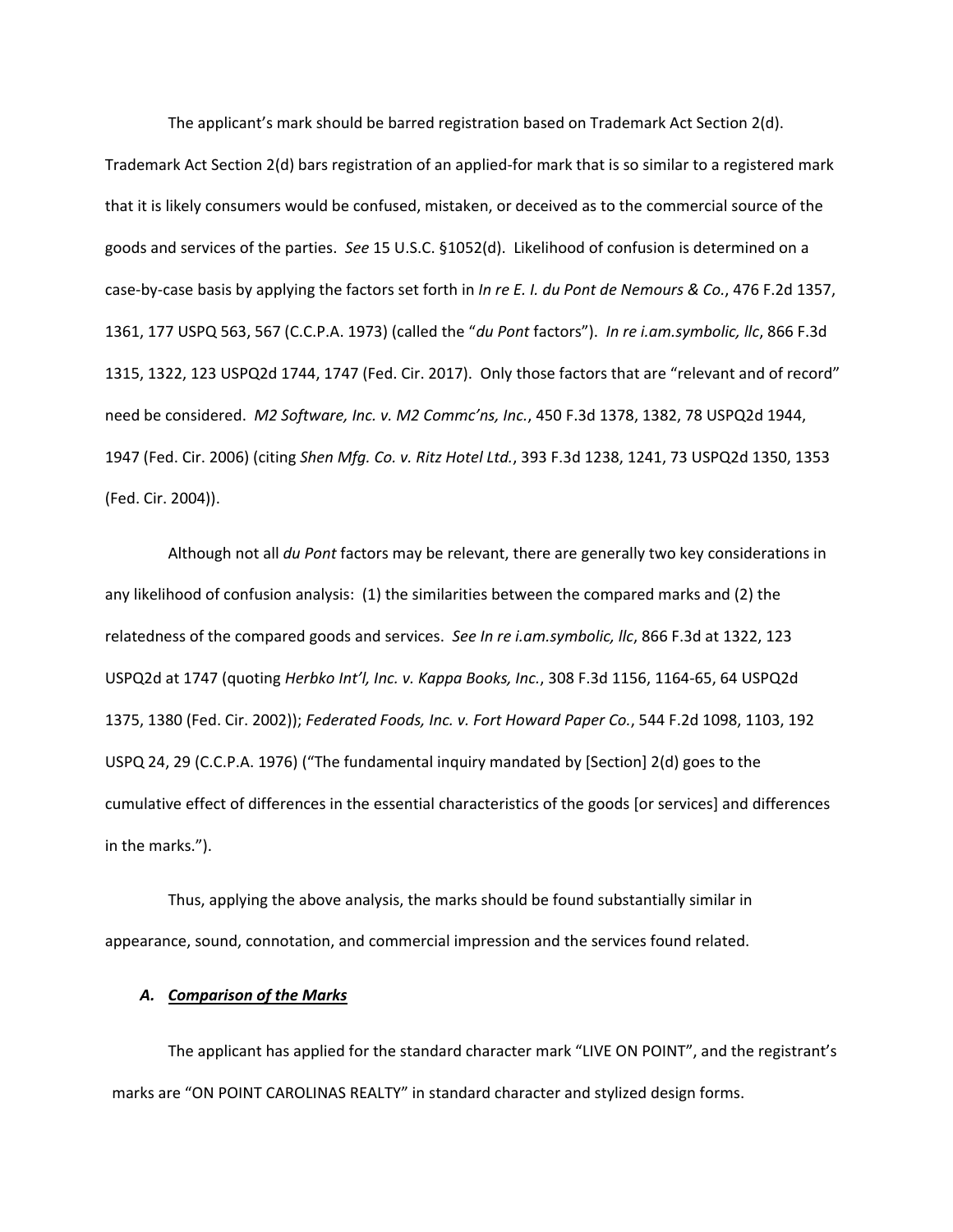Marks are compared in their entireties for similarities in appearance, sound, connotation, and commercial impression. *Stone Lion Capital Partners, LP v. Lion Capital LLP*, 746 F.3d 1317, 1321, 110 USPQ2d 1157, 1160 (Fed. Cir. 2014) (quoting *Palm Bay Imps., Inc. v. Veuve Clicquot Ponsardin Maison Fondee En 1772*, 396 F.3d 1369, 1371, 73 USPQ2d 1689, 1691 (Fed. Cir. 2005)); TMEP §1207.01(b)-(b)(v). "Similarity in any one of these elements may be sufficient to find the marks confusingly similar." *In re Inn at St. John's, LLC*, 126 USPQ2d 1742, 1746 (TTAB 2018) (citing *In re Davia*, 110 USPQ2d 1810, 1812 (TTAB 2014)).

In this case, the applied-for mark and the registered marks share the arbitrary wording "ON POINT". Marks may be confusingly similar in appearance where similar terms or phrases or similar parts of terms or phrases appear in the compared marks and create a similar overall commercial impression. *See Crocker Nat'l Bank v. Canadian Imperial Bank of Commerce*, 228 USPQ 689, 690-91 (TTAB 1986), *aff'd sub nom. Canadian Imperial Bank of Commerce v. Wells Fargo Bank, Nat'l Ass'n*, 811 F.2d 1490, 1495, 1 USPQ2d 1813, 1817 (Fed. Cir. 1987) (finding COMMCASH and COMMUNICASH confusingly similar); *In re Corning Glass Works*, 229 USPQ 65, 66 (TTAB 1985) (finding CONFIRM and CONFIRMCELLS confusingly similar); *In re Pellerin Milnor Corp.*, 221 USPQ 558, 560 (TTAB 1983) (finding MILTRON and MILLTRONICS confusingly similar); TMEP §1207.01(b)(ii)-(iii). Here, the marks are similar because the wording "ON POINT" appears in both the applicant's and registrant's marks.

Furthermore, the shared wording is distinctive and dominant in both the applicant's and registrant's marks. Marks must be compared in their entireties and should not be dissected; however, a trademark examining attorney may weigh the individual components of a mark to determine its overall commercial impression. *In re Detroit Athletic Co.*, 903 F.3d 1297, 1305, 128 USPQ2d 1047, 1050 (Fed. Cir. 2018) ("[Regarding the issue of confusion,] there is nothing improper in stating that . . . more or less weight has been given to a particular feature of a mark, provided the ultimate conclusion rests on consideration of the marks in their entireties." (quoting *In re Nat'l Data Corp.*, 753 F.2d 1056, 1058, 224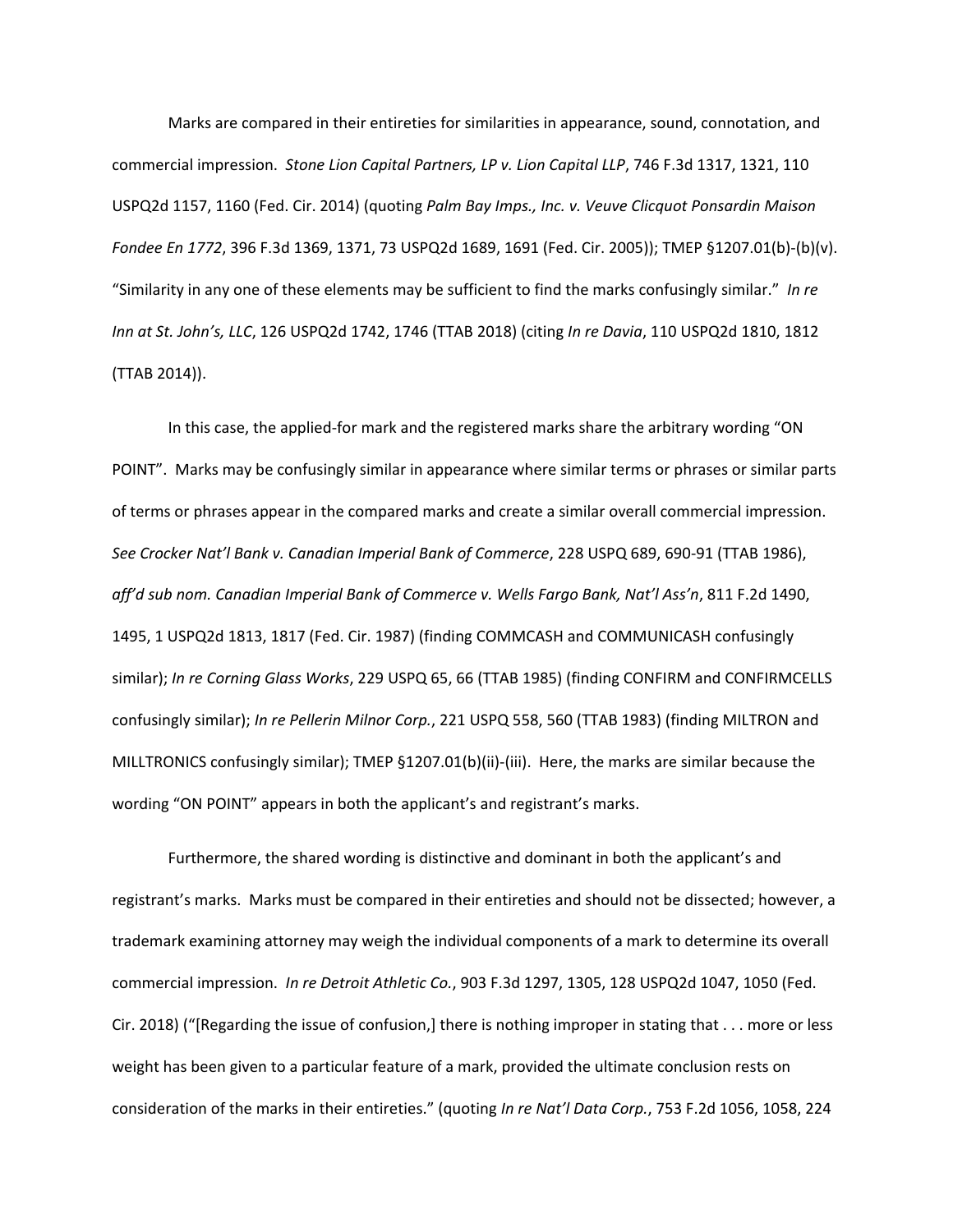USPQ 749, 751 (Fed. Cir. 1985)). Here, the wording "ON POINT" in each of the marks should be afforded the most weight when determining the overall commercial impressions of the applicant's and registrant's marks.

Regarding the registrant's marks, the wording "ON POINT" is the dominant portion of both marks because this wording is presented first in each of the marks. Consumers are generally more inclined to focus on the first words, prefix, or syllable in any trademark or service mark. *See Palm Bay Imps., Inc. v. Veuve Clicquot Ponsardin Maison Fondee En 1772*, 396 F.3d 1369, 1372, 73 USPQ2d 1689, 1692 (Fed. Cir. 2005) (finding similarity between VEUVE ROYALE and two VEUVE CLICQUOT marks in part because "VEUVE . . . remains a 'prominent feature' as the first word in the mark and the first word to appear on the label"); *Century 21 Real Estate Corp. v. Century Life of Am.*, 970 F.2d 874, 876, 23 USPQ2d 1698, 1700 (Fed Cir. 1992) (finding similarity between CENTURY 21 and CENTURY LIFE OF AMERICA in part because "consumers must first notice th[e] identical lead word"); *see also In re Detroit Athletic Co.*, 903 F.3d 1297, 1303, 128 USPQ2d 1047, 1049 (Fed. Cir. 2018) (finding "the identity of the marks' two initial words is particularly significant because consumers typically notice those words first"). Here, consumers are likely to focus on the wording "ON POINT" in the registrant's marks because it is the first wording in both marks. Thus, the wording "ON POINT" is the dominant portion of the registrant's marks.

Additionally, the wording "ON POINT" is the only distinctive wording of the registrant's marks. Although marks are compared in their entireties, one feature in a mark may be more significant or dominant in creating a commercial impression. *See In re Viterra Inc.*, 671 F.3d 1358, 1362, 101 USPQ2d 1905, 1908 (Fed. Cir. 2012); *In re Nat'l Data Corp.*, 753 F.2d 1056, 1058, 224 USPQ 749, 751 (Fed. Cir. 1985); TMEP §1207.01(b)(viii), (c)(ii). Disclaimed matter that is descriptive of or generic for a party's goods and/or services is typically less significant or less dominant when comparing marks. *In re Detroit Athletic Co.*, 903 F.3d 1297, 1305, 128 USPQ2d 1047, 1050 (Fed. Cir. 2018) (citing *In re Dixie Rests., Inc.*,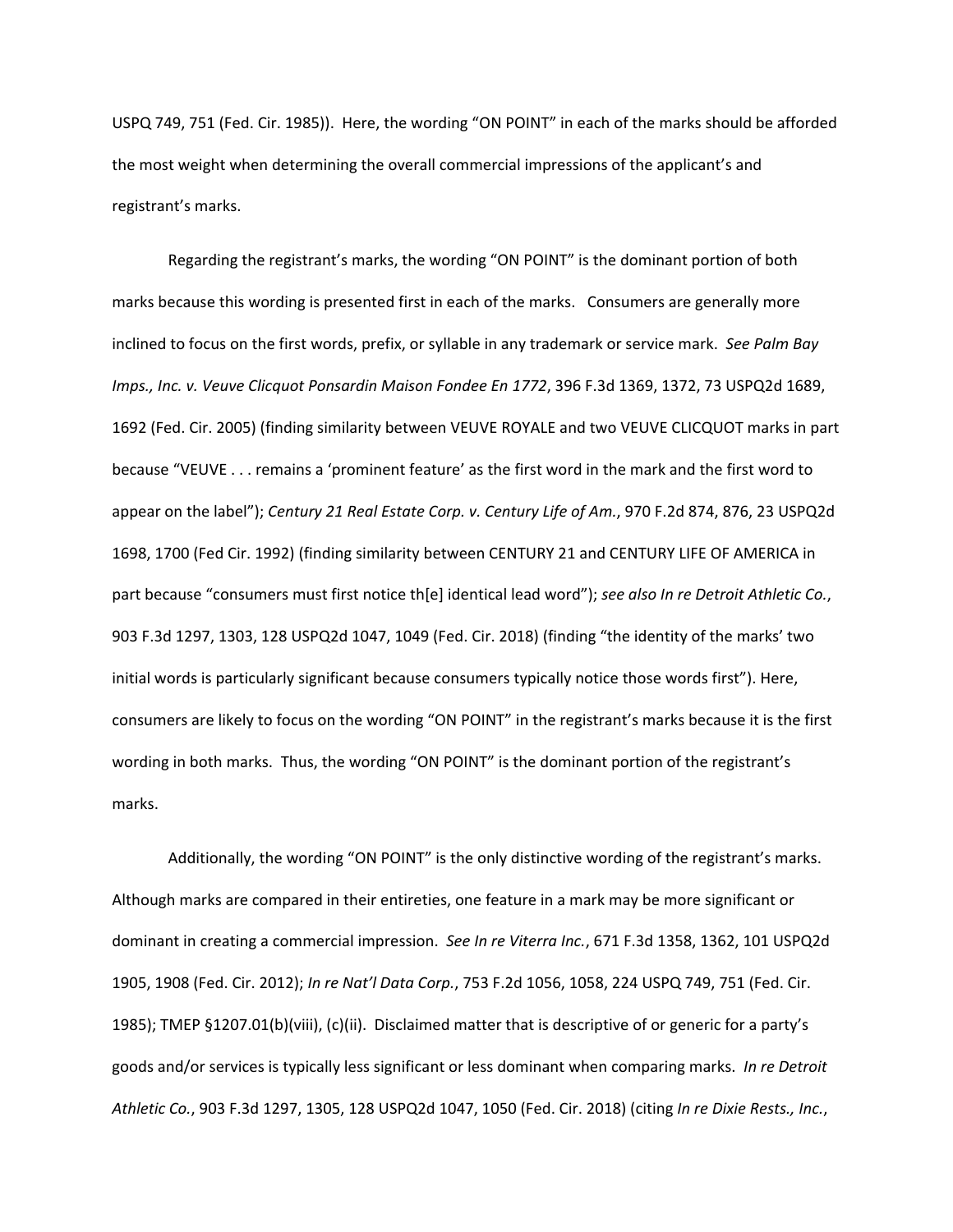105 F.3d 1405, 1407, 41 USPQ2d 1531, 1533-34 (Fed. Cir. 1997)); TMEP §1207.01(b)(viii), (c)(ii). In this case, the wording "CAROLINAS REALTY" is disclaimed in the registrant's marks. Hence, the wording "ON POINT" is the dominant portion of each of the registrant's marks because all the other wording in the marks has been disclaimed.

Additionally, regarding Reg. No. 5058586, although this mark includes a design element, the inclusion of a design would not obviate a likelihood of confusion. When evaluating a composite mark consisting of words and a design, the word portion is normally accorded greater weight because it is likely to make a greater impression upon purchasers, be remembered by them, and be used by them to refer to or request the goods and/or services. *In re Aquitaine Wine USA, LLC*, 126 USPQ2d 1181, 1184 (TTAB 2018) (citing *In re Viterra Inc*., 671 F.3d 1358, 1362, 101 USPQ2d 1905, 1908 (Fed. Cir. 2012)); TMEP §1207.01(c)(ii). Thus, although marks must be compared in their entireties, the word portion is often considered the dominant feature and is accorded greater weight in determining whether marks are confusingly similar, even where the word portion has been disclaimed. *In re Viterra Inc.*, 671 F.3d at 1366-67, 101 USPQ2d at 1911 (citing *Giant Food, Inc. v. Nation's Foodservice, Inc.*, 710 F.2d 1565, 1570- 71, 218 USPQ2d 390, 395 (Fed. Cir. 1983)). Therefore, the registrant's wording would be the dominant potion of the mark over the design elements. Additionally, the design in the registrant's mark is noticeably smaller than the wording. This further suggests that the wording is the dominant portion of the registrants mark over the design in the mark.

Moreover, the applicant's mark appears in standard character. A mark in typed or standard characters may be displayed in any lettering style; the rights reside in the wording or other literal element and not in any particular display or rendition. *See In re Viterra Inc.*, 671 F.3d 1358, 1363, 101 USPQ2d 1905, 1909 (Fed. Cir. 2012); *In re Mighty Leaf Tea*, 601 F.3d 1342, 1348, 94 USPQ2d 1257, 1260 (Fed. Cir. 2010); 37 C.F.R. §2.52(a); TMEP §1207.01(c)(iii). Thus, a mark presented in stylized characters and/or with a design element generally will not avoid likelihood of confusion with a mark in typed or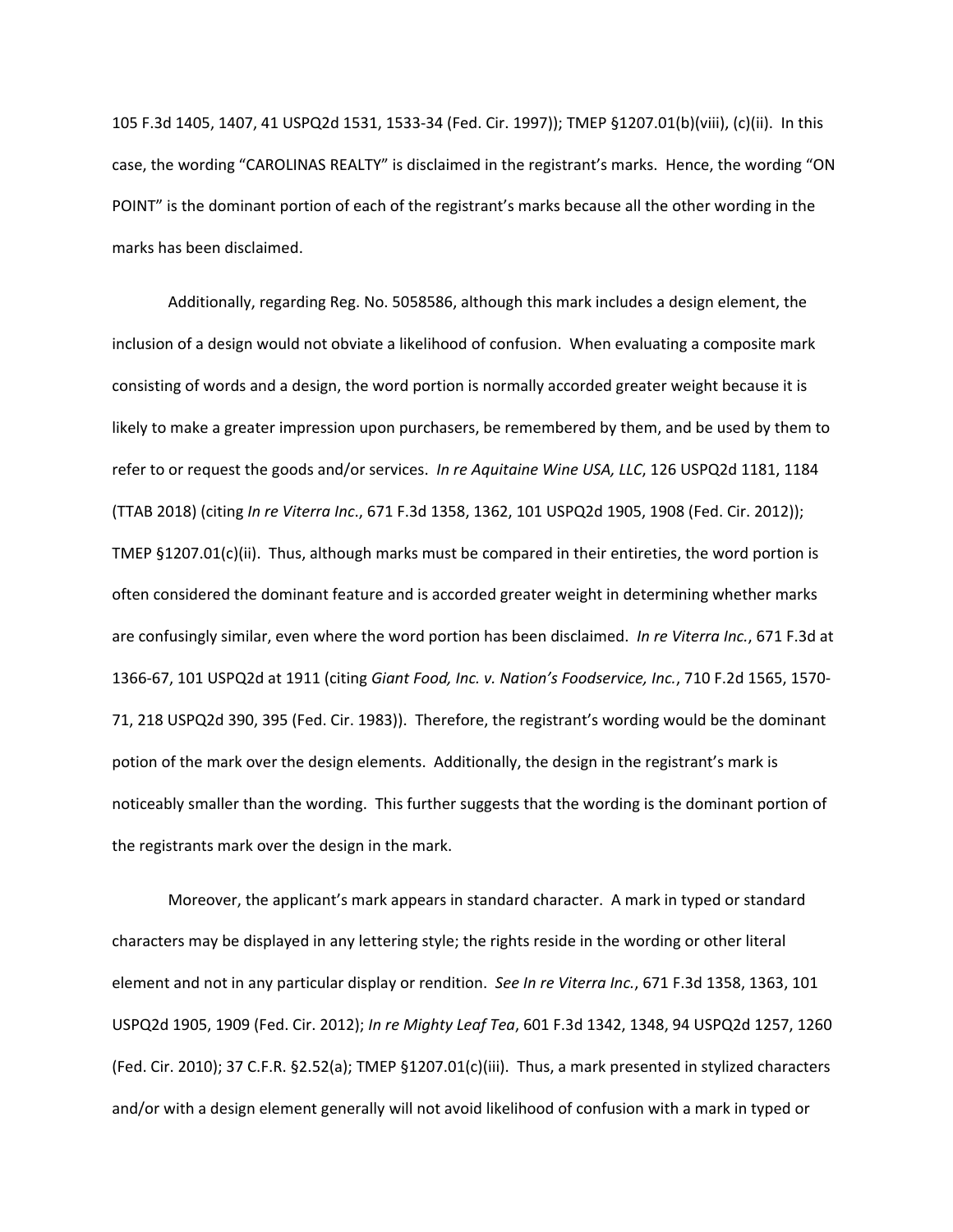standard characters because the word portion could be presented in the same manner of display. *See, e.g.*, *In re Viterra Inc.*, 671 F.3d at 1363, 101 USPQ2d at 1909; *Squirtco v. Tomy Corp.*, 697 F.2d 1038, 1041, 216 USPQ 937, 939 (Fed. Cir. 1983) (stating that "the argument concerning a difference in type style is not viable where one party asserts rights in no particular display"). Here, since the applicant's mark appears in standard character, the applicant's mark may be presented in any stylization alongside any design, including the stylization and design of Reg. No. 5058586. Therefore, the design features of the registered mark do not obviate its similarity with the applied-for mark.

Regarding the applicant's mark, although the mark includes the additional wording "LIVE" before the wording "ON POINT", the wording "ON POINT" is the more dominant part of the mark. As noted above, although marks are compared in their entireties, certain wording of a mark may be more dominant in creating the commercial impression. *See In re Detroit Athletic Co.*, 903 F.3d 1297, 1305, 128 USPQ2d 1047, 1050 (Fed. Cir. 2018) (citing *In re Dixie Rests.*, 105 F.3d 1405, 1407, 41 USPQ2d 1531, 1533-34 (Fed. Cir. 1997)); TMEP §1207.01(b)(viii), (c)(ii). Greater weight is often given to the dominant feature when determining whether marks are confusingly similar. *See In re Detroit Athletic Co.*, 903 F.3d at 1305, 128 USPQ2d at 1050 (citing *In re Dixie Rests.*, 105 F.3d at 1407, 41 USPQ2d at 1533-34). Here, the dominant feature of the applicant's marks are "ON POINT" for the reasons discussed *supra*.

In the present case, although the applicant's mark contains the wording "ON POINT", the applicant argues that the wording "LIVE" would be the dominant portion of the applicant's mark. *See*  October 13, 2020, Applicant's Appeal Brief, TSDR p. 18-19. However, the addition of the term "LIVE" in applicant's mark merely directs the consumer's attention to the wording that follows, namely, "ON POINT." The term "LIVE" may be interpreted as a command that draws attention to the wording "ON POINT" and merely expresses an intention with respect to the applicant's real estate services. For this reason, the wording "ON POINT" is more dominant than the word "LIVE" in the applied-for mark. As such, the wording "ON POINT" remains the dominant feature of the applied-for mark in a likelihood of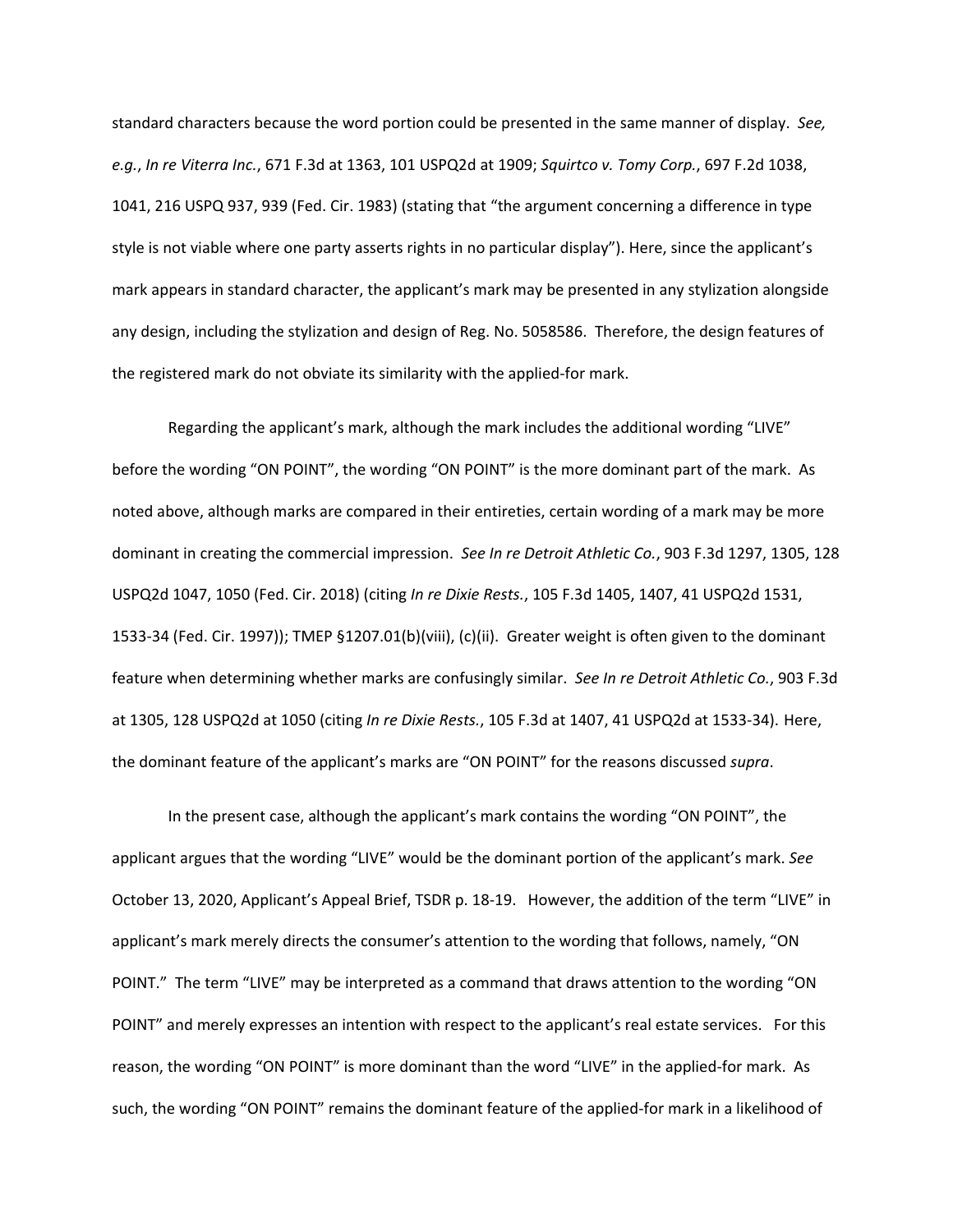confusion analysis. Therefore, the similar terms in the applicant's and registrant's marks create a similar overall commercial impression.

The applicant states that the addition of the wording "LIVE" would fundamentally alter the commercial impression of the wording "ON POINT" in their mark from the wording "ON POINT" in the registrant's marks. *See* October 13, 2020, Applicant's Appeal Brief, TSDR p. 22. However, the applicant's mark merely adds an additional word on the dominant portion of the registered marks. When comparing marks, "[t]he proper test is not a side-by-side comparison of the marks, but instead whether the marks are sufficiently similar in terms of their commercial impression such that [consumers] who encounter the marks would be likely to assume a connection between the parties." *Cai v. Diamond Hong, Inc*., \_\_ F.3d \_\_, 127 USPQ2d 1797, 1801 (Fed. Cir. 2018) (quoting *Coach Servs., Inc. v. Triumph Learning LLC*, 668 F.3d 1356, 1368, 101 USPQ2d 1713, 1721 (Fed. Cir. 2012)); TMEP §1207.01(b). The proper focus is on the recollection of the average purchaser, who retains a general rather than specific impression of trademarks. *In re Inn at St. John's, LLC*, 126 USPQ2d 1742, 1746 (TTAB 2018) (citing *In re St. Helena Hosp.*, 774 F.3d 747, 750-51, 113 USPQ2d 1082, 1085 (Fed. Cir. 2014); *Geigy Chem. Corp. v. Atlas Chem. Indus., Inc.*, 438 F.2d 1005, 1007, 169 USPQ 39, 40 (CCPA 1971)); TMEP §1207.01(b). In the instant case, the general commercial impressions of the marks are similar because they each comprise the wording "ON POINT" as the dominant features of the marks. Specifically, the focus of the marks would be the wording "ON POINT" because the applicant's mark gives the impression of living on the point, while "ON POINT" would be the commercial impression of the registered marks because it is the only dominant portion of the registered marks. Hence, the recollection of the average purchaser for these marks would be on the wording "ON POINT".

Applicant argues that the wide spread use of the wording "ON POINT" by third parties' unregistered marks demonstrates that the wording "ON POINT" is weak, diluted, or so widely used that is should not be afforded a broad scope of protection. *See* October 13, 2020, Applicant's Appeal Brief,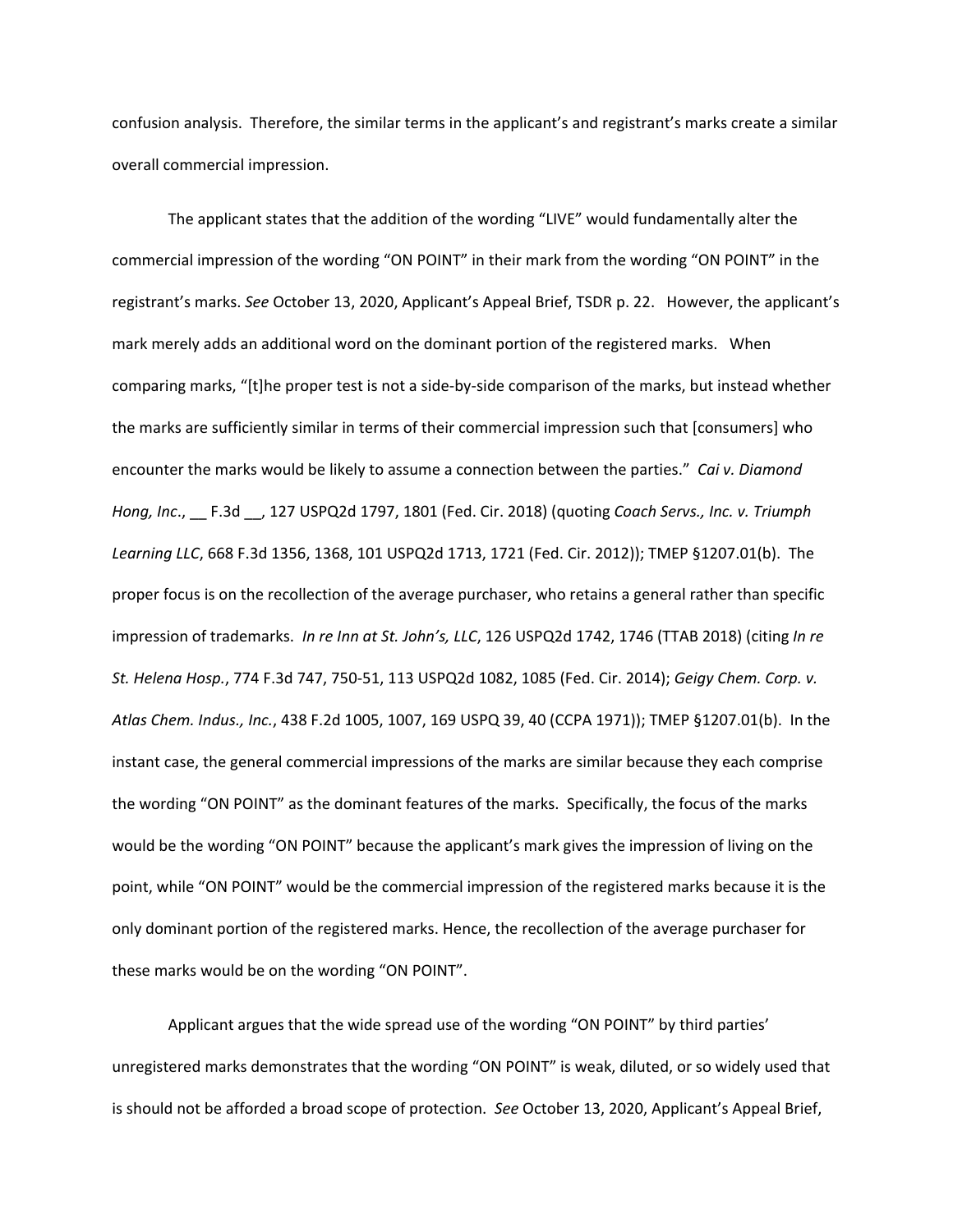TSDR p. 11-18. However, the applicant has not provided evidence of any third-party *registered* marks which comprise the wording "ON POINT". Here, the two registrations owned by a single registrant are insufficient to establish that the wording "ON POINT" is weak or diluted. Moreover, the applicant cites the cases *Juice Generation*, 794 F.3d 1334, 115 USPQ2d 1671 and *Primrose Ret. Cmtys*., 122 USPQ2d 1030 as relevant decisions. *See* October 13, 2020, Applicant's Appeal Brief, TSDR p. 15-18. These cases showed that evidence of several third party registrations combined with paramount evidence of third party use not on the register could cause specific wording in a mark to become diluted or weak. *See Juice Generation, Inc. v. GS Enters. LLC*, 794 F.3d 1334 (Fed. Cir. July 20, 2015) at 1339 (stating that the Board never inquired whether and to what degree the extensive evidence of third-party use *and registrations* indicates that the phrase PEACE & LOVE carries a suggestive or descriptive connotation in the food service industry, and is weak for that reason); *See, e.g., Anthony's Pizza & Pasta Int'l, Inc*., 95 U.S.P.Q.2d 1271, at \*8 (T.T.A.B. Nov. 10, 2009) ("The testimony, **third-party registrations**, and telephone listings are sufficient to show that the name 'Anthony's' has been extensively adopted, **registered** and used as a trademark for restaurant services…")[Emphasis added]; *Primrose Ret. Cmtys*., 122 USPQ2d 1030 at 1036 ("We find the evidence of third-party uses **and registrations** in the present case to be "powerful on its face," and accord this factor significant weight in the likelihood of confusion analysis") [Emphasis added]. However, the difference between the cases referenced by the applicant and the instant application is that, in the cases referenced by the applicant, numerous third party *registrations* supported a finding that the marks were entitled to a narrower scoped of protections. Here, the record does not include evidence of third-party registrations for similar marks.

Moreover, it is notable that the overriding concern is not only to prevent buyer confusion as to the source of the services, but to protect the registrant from adverse commercial impact due to use of a similar mark by a newcomer. *See In re Shell Oil Co.*, 992 F.2d 1204, 1208, 26 USPQ2d 1687, 1690 (Fed. Cir. 1993). Furthermore, a trademark registration on the Principal Register is prima facie evidence of the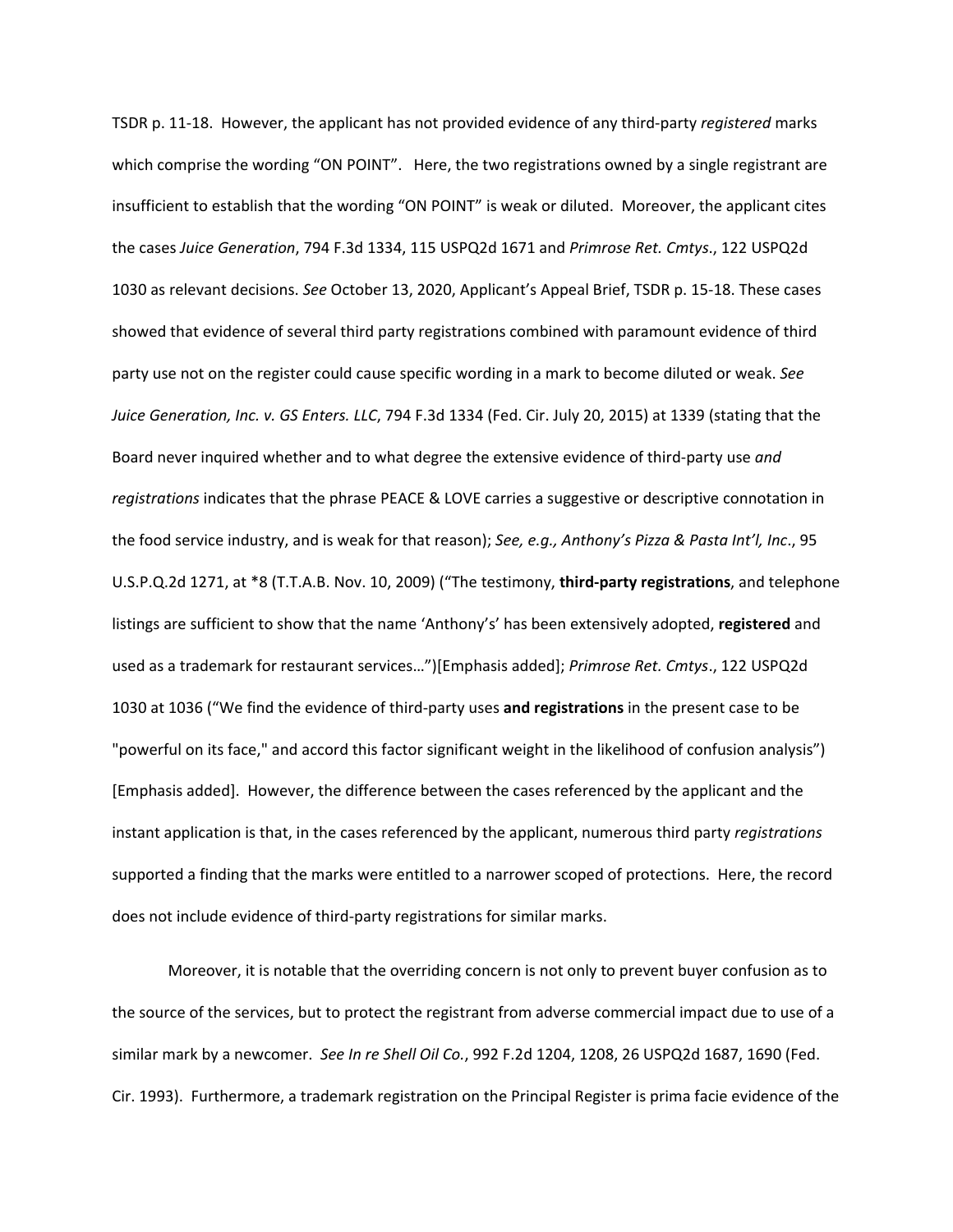validity of the registration and the registrant's exclusive right to use the mark in commerce in connection with the specified services. *See* 15 U.S.C. §1057(b); TMEP §1207.01(d)(iv). Hence, the registrant's ownership of their registrations entitles the registrant to the exclusive right to use the mark in commerce on or in connection with the services listed in the registrations. *See* 15 U.S.C. §§1057(b), 1115(a); TMEP §801.02(a). Here, the registrant is the sole owner of trademark registrations for marks consisting of the wording "ON POINT" for their specified services. Therefore, the registrant should be afforded the full and broadest form of protection that comes with valid registrations. *See* TMEP §801.02(a); 15 USC 1051-1072. Thus, applicant's argument that third-party usage of similar, *unregistered* marks demonstrates that the registered marks are not entitled to a broad scope of protection should not be considered because to do so would negate the presumption of the registrant's exclusive right to use the mark in commerce on or in connection with the services listed in the registration. *See* TMEP §801.02(a).

Therefore, the overall commercial impression of the marks are similar because the dominant features of the marks are identical. Thus, the marks are confusingly similar in spite of the applicant's arguments.

#### *B. Comparison of the Services*

The services identified in the application are: "Real estate services, namely, leasing and management of buildings." The services identified in both registrations are: "Real estate sales management; Real estate advertising services; Real estate marketing services; Real estate valuation services; Residential real estate agency services; Providing a database of information about residential real estate listings in different neighborhoods and communities." The services are compared to determine whether they are similar, commercially related, or travel in the same trade channels. *See*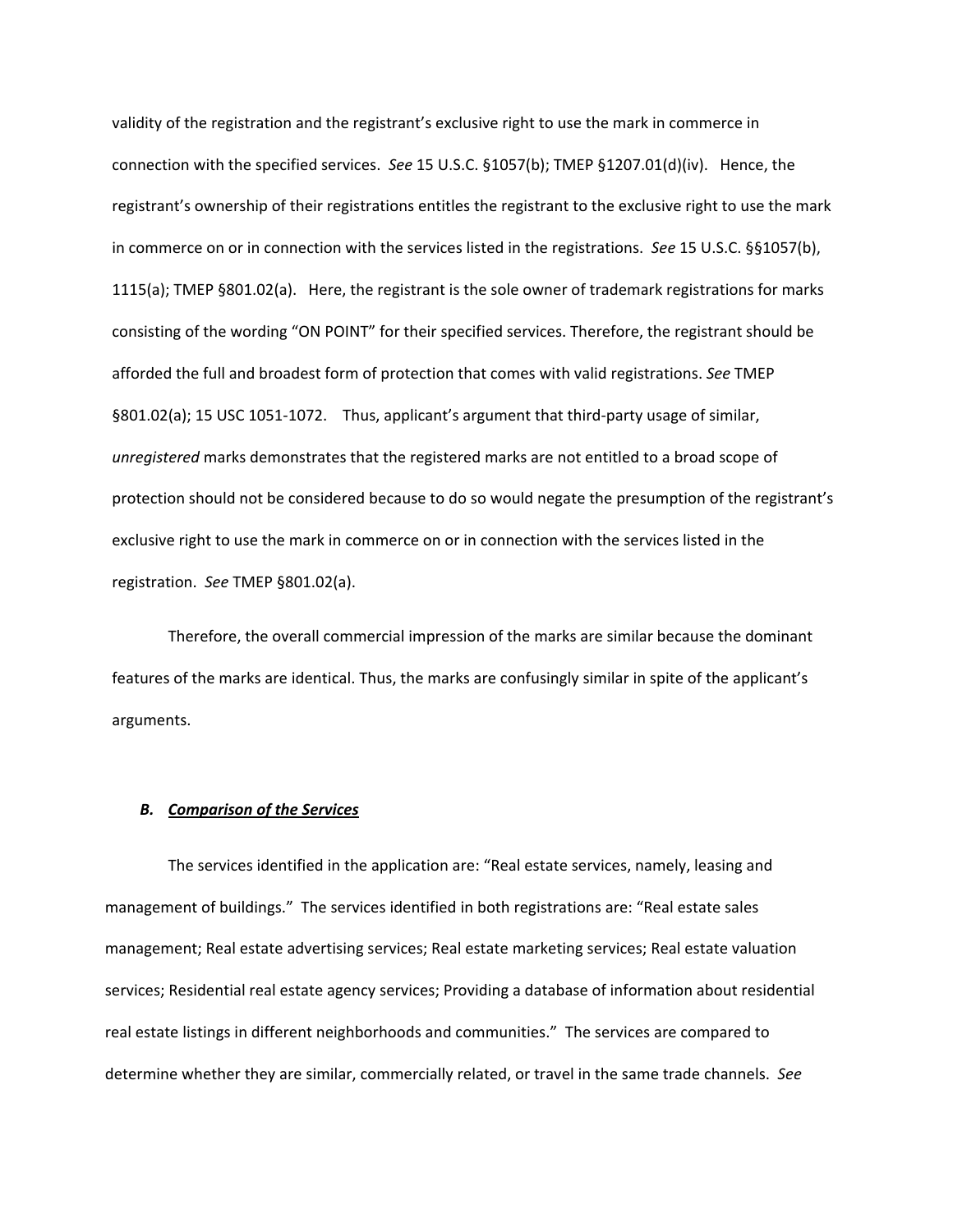*Coach Servs., Inc. v. Triumph Learning LLC*, 668 F.3d 1356, 1369-71, 101 USPQ2d 1713, 1722-23 (Fed. Cir. 2012).

In this case, the services are closely related. Moreover, the applicant makes no contention that these services are not related, thus effectively conceding that its services and those provided by the registrant are similar in nature, travel in the same channels of trade, and would be offered to and encountered by the same consumers. The compared services need not be identical or even competitive to find a likelihood of confusion. *See On-line Careline Inc. v. Am. Online Inc.*, 229 F.3d 1080, 1086, 56 USPQ2d 1471, 1475 (Fed. Cir. 2000). They need only be "related in some manner and/or if the circumstances surrounding their marketing are such that they could give rise to the mistaken belief that [the services] emanate from the same source." *Coach Servs., Inc. v. Triumph Learning LLC*, 668 F.3d 1356, 1369, 101 USPQ2d 1713, 1722 (Fed. Cir. 2012) (quoting *7-Eleven Inc. v. Wechsler*, 83 USPQ2d 1715, 1724 (TTAB 2007)).

In this case, both parties provide various real estate services. The Board will note the following third party evidence of record:

- Nomadic Real Estate https://www.nomadicrealestate.com/ showing real estate leasing, management, valuation, databases and sales from a single location. *See* May 22, 2019 Office Action, TSDR p. 11-15.
- Coakley Realty https://www.coakleyrealty.com showing a wide variety of real estate service, including real estate agency, leasing, management, valuation, databases and sales from a single location. *See* May 22, 2019 Office Action, TSDR p. 16 -23.
- Sherman Agency http://theshermanagency.com showing real estate agency, leasing, management, valuation, databases and sales from a single location. *See* May 22, 2019 Office Action, TSDR p. 24 -29.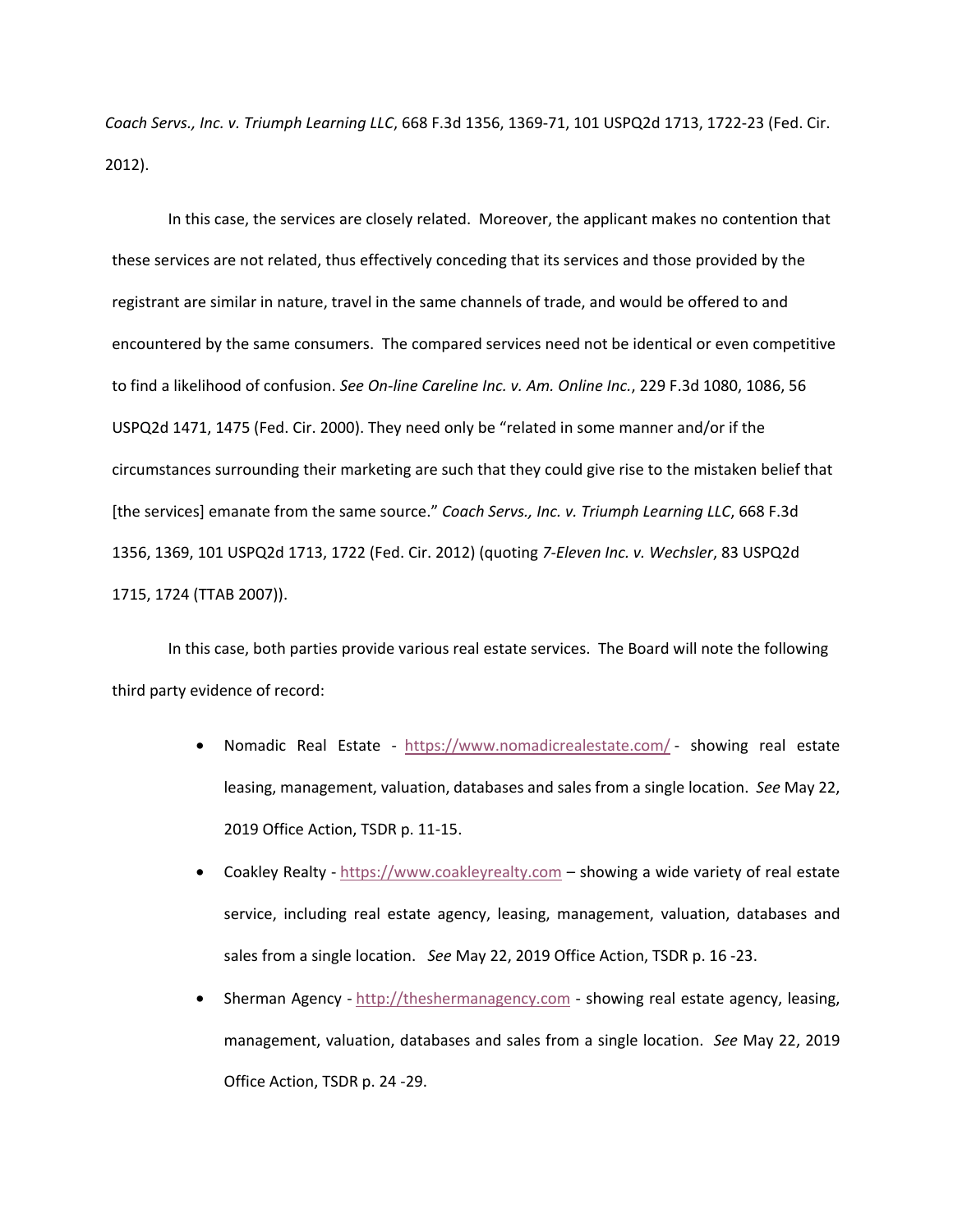- Promark Partners https://www.promarkpartners.com/ showing a wide variety of real estate service, including real estate leasing, management, databases, and sales from a single location. *See* December 17, 2019 Office Action, TSDR p. 6 -9.
- CBRE http://www.cbre.us showing a wide variety of real estate service, including real estate agency, leasing, management, valuation, databases and sales from a single location. *See* December 17, 2019 Office Action, TSDR p. 10 -13.
- EJF https://www.ejfrealestate.com/ showing real estate agency, leasing, management, valuation, advertising, databases and sales from a single location. *See* December 17, 2019 Office Action, TSDR p. 14 -32.
- Associa https://www.associaonline.com showing a wide variety of real estate service, including real estate leasing, management, databases and sales from a single location. *See* December 17, 2019 Office Action, TSDR p. 33 -39.

Hence, consumers would expect the applicant's and registrant's services to emanate from a single source because the evidence demonstrates that the same entity commonly provides the relevant services and markets the services under the same mark. Thus, applicant's and registrant's services should be considered related for likelihood of confusion purposes. *See, e.g., In re Davey Prods. Pty Ltd*., 92 USPQ2d 1198, 1202-04 (TTAB 2009); *In re Toshiba Med. Sys. Corp*., 91 USPQ2d 1266, 1268-69, 1271- 72 (TTAB 2009).

Additionally, the services of the parties have no restrictions as to nature, type, channels of trade, or classes of purchasers and are "presumed to travel in the same channels of trade to the same class of purchasers." *In re Viterra Inc.*, 671 F.3d 1358, 1362, 101 USPQ2d 1905, 1908 (Fed. Cir. 2012) (quoting *Hewlett-Packard Co. v. Packard Press, Inc.*, 281 F.3d 1261, 1268, 62 USPQ2d 1001, 1005 (Fed. Cir. 2002)). Thus, applicant's and registrant's services are related.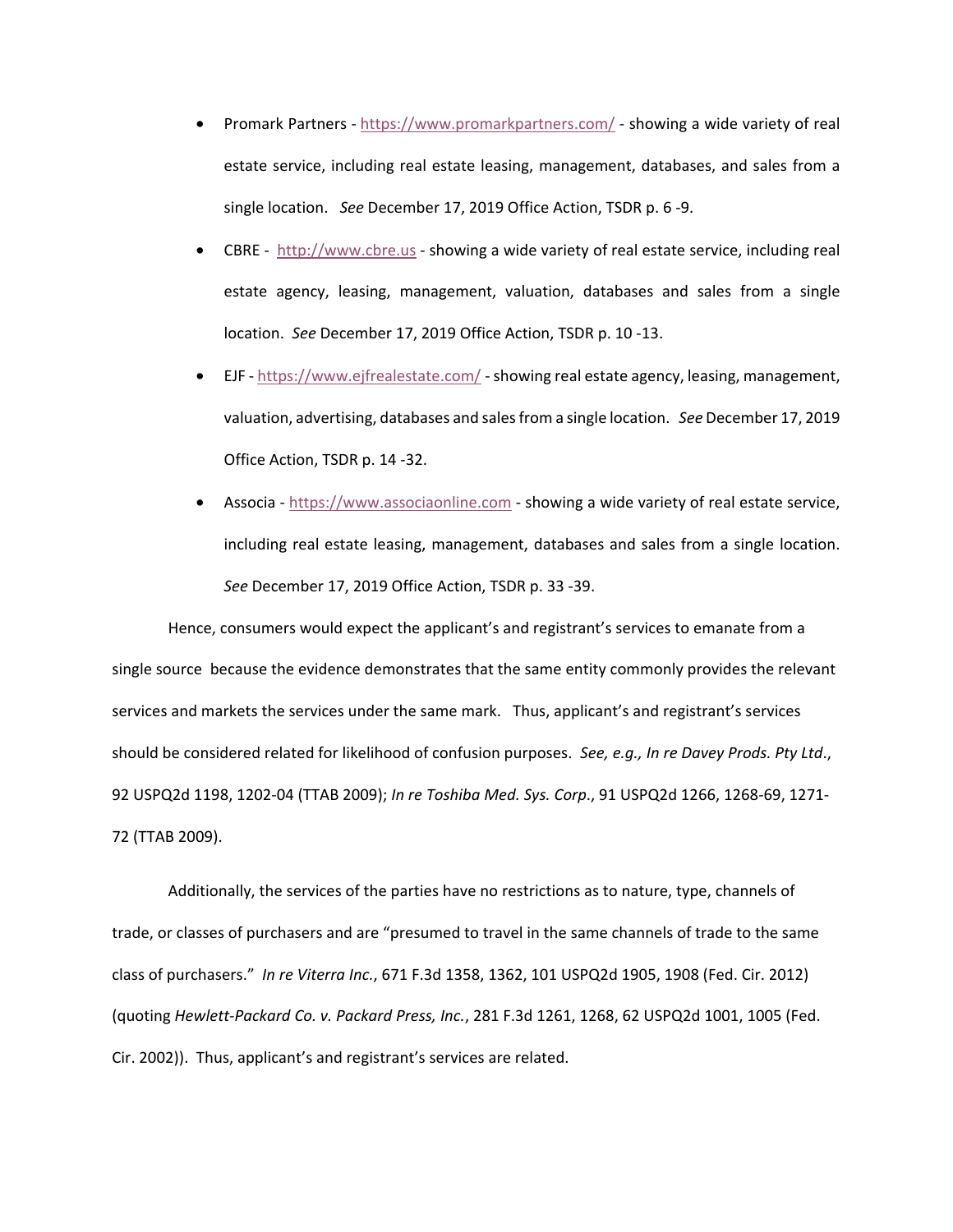#### **CONCLUSION**

Any doubt regarding a likelihood of confusion determination should be resolved in favor of the registrant. TMEP §1207.01(d)(i); *see Hewlett-Packard Co. v. Packard Press, Inc.*, 281 F.3d 1261, 1265, 62 USPQ2d 1001, 1003 (Fed. Cir. 2002); *In re Hyper Shoppes (Ohio), Inc.*, 837 F.2d 463, 464-65, 6 USPQ2d 1025, 1026 (Fed. Cir. 1988). In this case, the applied-for mark is confusingly similar to the registered marks and the services identified by both parties are commonly found in the same channels of trade. As such, a likelihood of confusion is evident.

For the foregoing reasons, the examining attorney respectfully requests that the refusal of registration under Section 2(d) of the Trademark Act be affirmed.

Respectfully submitted,

/Jules Dean/ Trademark Attorney United States Patent and Trademark Office Law Office 120 Phone: (571) 272-5322 Jules.Dean@uspto.gov

David Miller Managing Attorney Law Office 120 571-272-8956